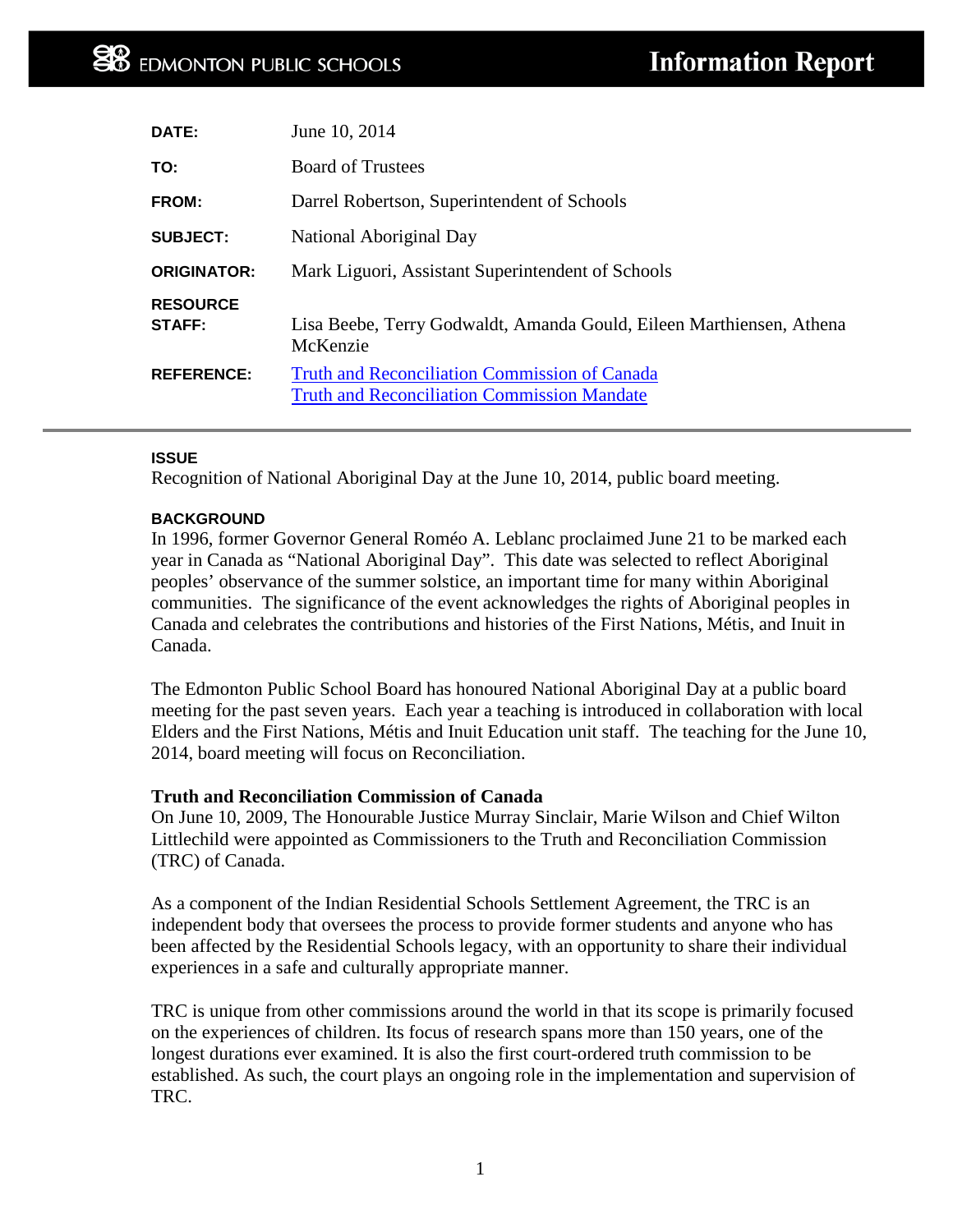# **Mandate for the Truth and Reconciliation Commission**

"There is an emerging and compelling desire to put the events of the past behind us so that we can work towards a stronger and healthier future. The truth telling and reconciliation process as part of an overall holistic and comprehensive response to the Indian Residential School legacy is a sincere indication and acknowledgement of the injustices and harms experienced by Aboriginal people and the need for continued healing. This is a profound commitment to establishing new relationships embedded in mutual recognition and respect that will forge a brighter future. The truth of our common experiences will help set our spirits free and pave the way to reconciliation."

On March 19, 2014, over 300 students, representing Treaty 6, Treaty 7, Treaty 8, Métis, nonstatus and non-First Nations, Métis, and Inuit communities, from five schools across Alberta gathered to collaborate, through the use of technology, in a Virtual Town Hall to discuss the youth's vision for Reconciliation. Alberta youth exchanged ideas, debated alternatives and created a document that represented their voice. The Virtual Town Hall, called an "archetype of grassroots democracy" by Senator Grant Mitchell, was the culmination of over a month of online teamwork, 1,500 hours of student collaboration and a passion by Alberta's youth to engage in the dialogue. The dialogue addressed three critical questions:

- What does Reconciliation mean to you? Your Community? Alberta/Canada?
- What can be done within our local communities to promote healing and reconciliation?
- What does Alberta/Canada need to do as a country to promote healing and reconciliation?

The TRC held its seventh and final [National Event in Edmonton](http://www.myrobust.com/websites/alberta/File/TRC-074.04%20ABNE%20program-final-noHW.pdf) from March 27 to 30, 2014. In recognition of the legacy of Canadian Residential Schools and its impacts, 466 students and their teachers from 17 district schools participated in the TRC Education Day on March 27, 2014, at the Shaw Conference Centre. In the healing and reconciliation journey, participating students and staff gained an understanding of Canadian Residential Schools through meaningful activities and conversations.

# **CURRENT SITUATION**

Students from Lillian Osborne and Queen Elizabeth schools who participated in the Virtual Town Hall will present on Vision for the Future: Alberta Youth's Perspective on Reconciliation for the Board of Trustees.

"It will take the commitment of multiple generations and stakeholders but when reconciliation is achieved it will make for a better, stronger Canada. We the youth of Alberta, are a tremendous resource. We know how to use social media and organize in this political era. We can help you and we will be a powerful ally. We only have one request: we want to be an active part of the conversation, a part of the solution." Virtual Town Hall Student Committee

The presentation at the board meeting will include the following:

- Opening remarks
- Prayer
- Students from diverse backgrounds will present their perspectives on reconciliation
- Gifting
- Closing Remarks